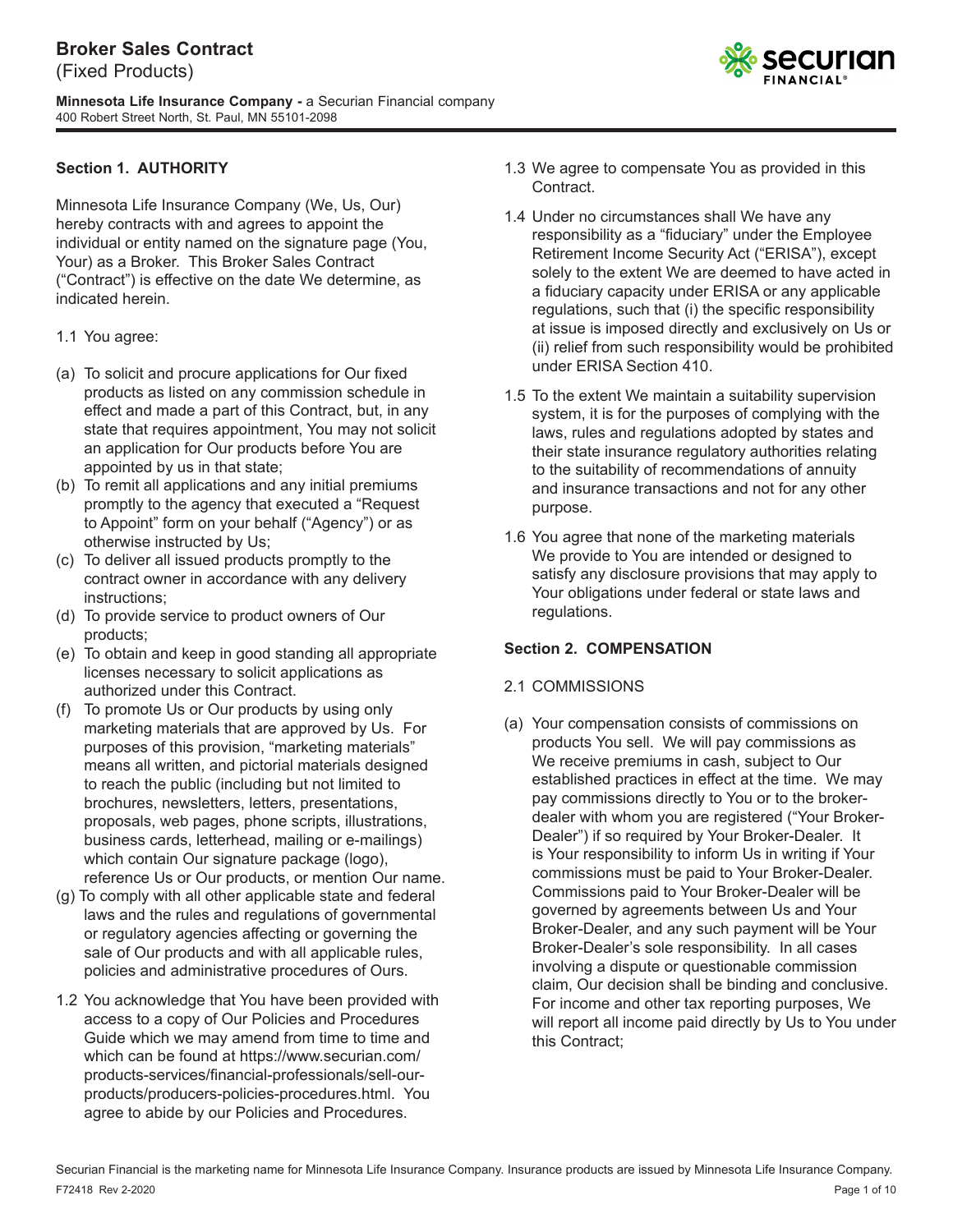- (b) We will calculate the amount of compensation under this Contract according to the applicable Brokerage Commission Schedule in effect for you on the date compensation is to be first paid to You for a particular policy. The Brokerage Commission Schedule in effect on the date that compensation is first paid for a policy shall apply to calculate the amount of all compensation paid on that policy throughout the life of the policy. Your initial Brokerage Commission Schedule is attached as Schedule 1. Whenever a new Brokerage Commission Schedule is issued, it will become a part of this Contract. Except as expressly stated in each new Brokerage Commission Schedule, the rates, schedules and other information in the new Brokerage Commission Schedule shall become effective during the first full calendar week following the issuance of the new Brokerage Commission Schedule. Terms and conditions regarding compensation chargebacks or the timing for payment of compensation will be subject to the current Brokerage Commission Schedule at the time compensation payments are due to You. We will either communicate it to You or post it on Our website accessible to You;
- (c) Nothing in Schedule 1 or otherwise in this Contract shall be construed as requiring Us to pay compensation in an amount or manner, or to a person or entity, that would be inconsistent with ERISA or any such rules or regulations;
- (d) We will pay all compensation which is due you under this Contract on and after the date of your death, to the duly appointed representative of your estate; and
- (e) We have the right to refund any premiums paid on a policy if We believe this is proper where a policy is rescinded, cancelled, or not accepted, or for any other reason We believe is proper. You agree to return to Us, when We ask for it, all earnings which We credited to You on any premiums which We refund.

### 2.2 COMPENSATION AFTER TERMINATION

Should either You or We terminate this Contract, compensation for products in force after termination will be payable as follows:

(a) If You are terminated for reasons other than reasons that qualify as Prohibited Acts under paragraph 4.6(c), commissions as described in Section 2.1 will continue to be paid as if this Contract were still in force on products sold before termination by You.

Notwithstanding the foregoing, if after Your termination You participate in the conduct described in paragraph 4.6(c)(1), 4.6(c)(4) or 4.6(c)(5), We, at Our option, may declare this Contract null and void, and all Your rights, benefits, and compensation (according to Section 2.1 COMMISSIONS) shall be forfeited;

(b) If termination is with cause and You have done any of the Prohibited Acts as defined in Section 4.6(c), We, at Our option, may declare this Contract null and void, and all Your rights, benefits, and compensation from Us (according to Section 2.1 COMMISSIONS) shall be forfeited. You agree to return compensation You received for cases where sections  $4.6(c)(1)$  or (2) are violated and we have terminated Your contract for cause.

# 2.3 ADJUSTMENTS

- (a) RETURNED PREMIUMS. All compensation paid to You as provided in Section 2.1 under the applicable Brokerage Commission Schedule, on any premiums that are subsequently returned or otherwise not received by Us shall, upon Our demand, become a debt You owe to Us, payable according to paragraph 2.3(b) FIRST CLAIM ON EARNINGS; and
- (b) FIRST CLAIM ON EARNINGS. You agree to promptly repay all debts to Us, including reasonable interest as We determine. We have first claim on all of Your earnings earned through Us. This means that, as and when elected, We may keep all or any part of Your earnings to reduce any debt You owe Us. While We may release Your earnings while You owe Us a debt, this does not mean We have waived this right of first claim to Your earnings. We may make this claim whether Your earnings are due You, the representative of Your estate, Your heirs or Your assignees. Our claim also takes precedence over claims of Your creditors. All Your earnings We keep will be used to reduce the debt you owe Us.

# **Section 3. ETHICAL STANDARDS**

We require You to pledge to conduct business according to the highest principles of honesty, integrity and pride, always putting the needs of the customer first:

- 3.1 To conduct a thorough interview to determine the customer's needs and clearly disclose when products are being proposed as part of a sale presentation;
- 3.2 To ensure that the customer understands the costs and benefits of any product or proposal;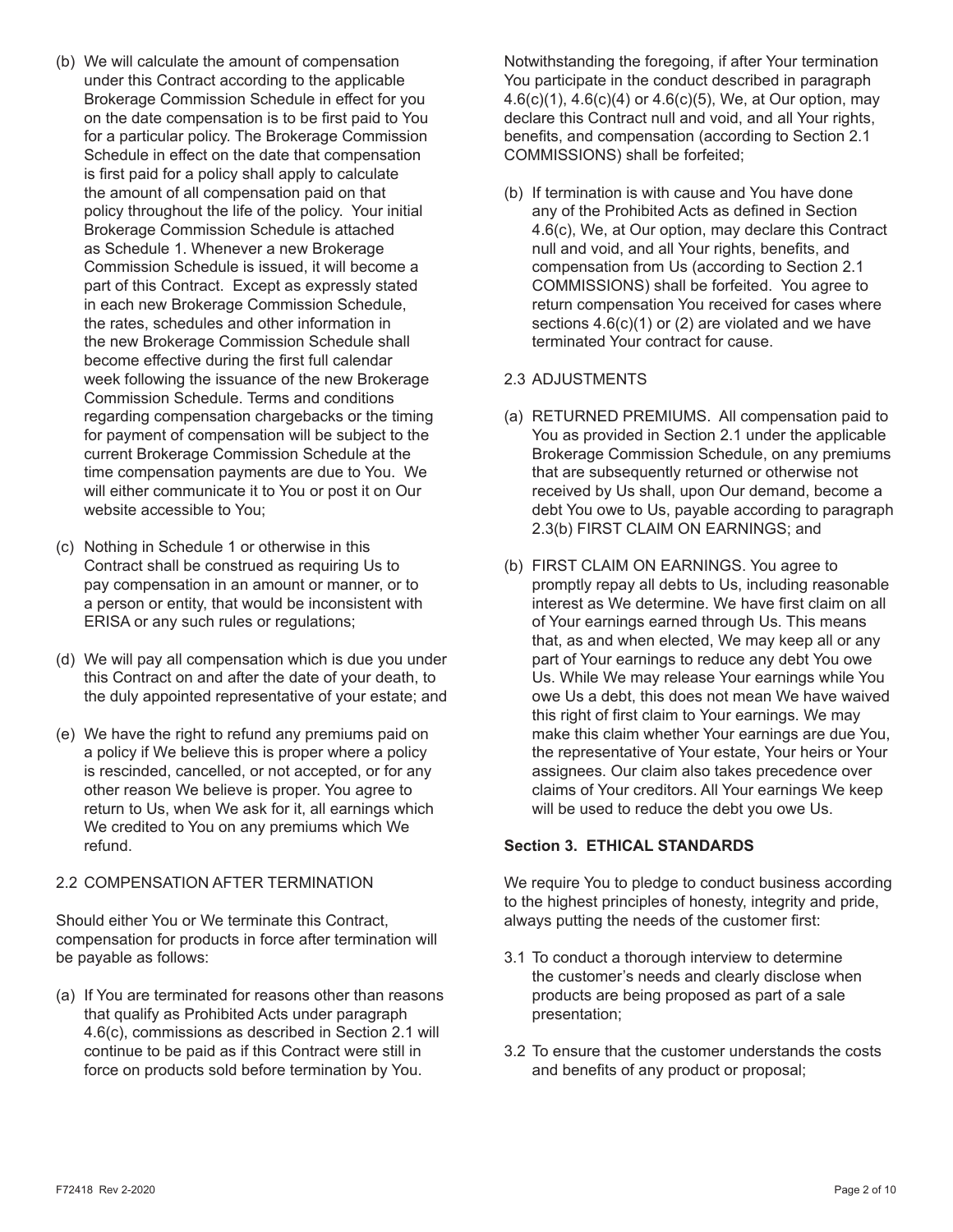- 3.3 To distinguish clearly between the guaranteed and non-guaranteed elements of any product or proposal, and make the customer aware of product conditions or limitations, and of any features that could change over time;
- 3.4 To satisfy all state and federal disclosures, including requirements relating to compensation, recognizing that appropriate disclosures are one of Your fundamental duties when acting on behalf of Your customer; and
- 3.5 To treat all customers as You would want to be treated, and to maintain personal and professional conduct that enhances Your reputation and Our reputation.

### **Section 4. GENERAL PROVISIONS**

- 4.1 STATUS. You are not Our employee under this Contract. You are an independent contractor using Your own judgment and guidelines in performing under the terms of this Contract. We shall not determine the place or time that You perform Your duties as a broker under this Contract, and nothing contained in this Contract shall limit Your right to sell products on behalf of other insurance companies. You are responsible for paying all expenses You incur in carrying out the terms of the Contract. As a broker, You are not a full-time salesperson for Us. Therefore You are not eligible for any fringe benefit plans in which Your participation or Our contributions are in any way dependent on Your being considered a statutory or common law employee. We will not pay any social security or related taxes on Your commissions or other compensation.
- 4.2 ACTS NOT AUTHORIZED. Your authority extends no further than is specifically stated in this Contract and, except as expressly set forth herein, You shall have no power or authority to act on Our behalf. Specifically, but not limited to the following, You are not authorized:
	- (a) To offer for sale, in Our name, any products not included on the attached Brokerage Commission Schedule. However, this shall not affect Your ability to sell products on behalf of other insurance companies. The Brokerage Commission Schedule shall be amended by updates to the Brokerage Commission Schedule, without amending this Contract;
	- (b) To make, alter, or discharge contracts in Our name, or guarantee any illustrations;
	- (c) To incur any debt or liability for or against Us, institute any legal proceedings, or bind Us in any manner whatsoever;
- (d) To accept any money or property on Our behalf, except for first premiums on Our products;
- (e) To create or use any advertisement (all written and pictorial materials designed to reach the public, including but not limited to brochures, newsletters, letters, presentations, proposals, web pages, phone scripts, illustrations, business cards, letterhead, mailing or e-mailings) containing Our signature package (logo), referencing Us or Our products, or mentioning Our name unless (1) it has first been approved by Us in writing, and (2) a copy of the final version has been received by Our home office before it is used, and (3) it is used in accordance with any conditions and limitations of said approval.
- 4.3 FIDELITY BOND AND INDEMNITY AGREEMENT. You are not covered under Our fidelity bond. Notwithstanding any fidelity bond, You agree to indemnify and hold Us harmless against any damages or losses which We incurred as a result of Your actions or violations of applicable federal or state laws and regulations, including, but not limited to, violations of ERISA, the IRC, or violations of our policies and procedures.by You or or the actions of individuals working for You or on Your behalf.
- 4.4 ERRORS AND OMISSIONS INSURANCE COVERAGE. Before soliciting applications for Us, You agree to provide written proof to Us of Your errors and omissions insurance coverage, of a form and type of coverage and an amount satisfactory to Us. You agree that this coverage shall include You and Your applicable administrative staff. You further agree to keep this required insurance coverage in force and to provide Us periodic proof of said coverage for as long as You are appointed by Us.
- 4.5 CLAIMS AGAINST YOU OR US. You agree to provide timely notice to Us and any applicable errors and omissions insurance carriers of any claim against Us, You, or any individual working for You or on Your behalf where said claim is in any way related to the sale of Our products. You agree to cooperate with these carriers. To the extent full coverage by any errors and omissions carriers is not extended to You, or individuals working for You or on Your behalf, or to Us, We have the right to defend said claim, and settle that claim, when We receive satisfactory proof of the merit of that claim. You will be liable to Us and agree to reimburse Us fully for any payments made and any related expenses incurred by Us in the defense and settlement of any such claim that We defend, pay or settle, including costs of counsel employed for such action.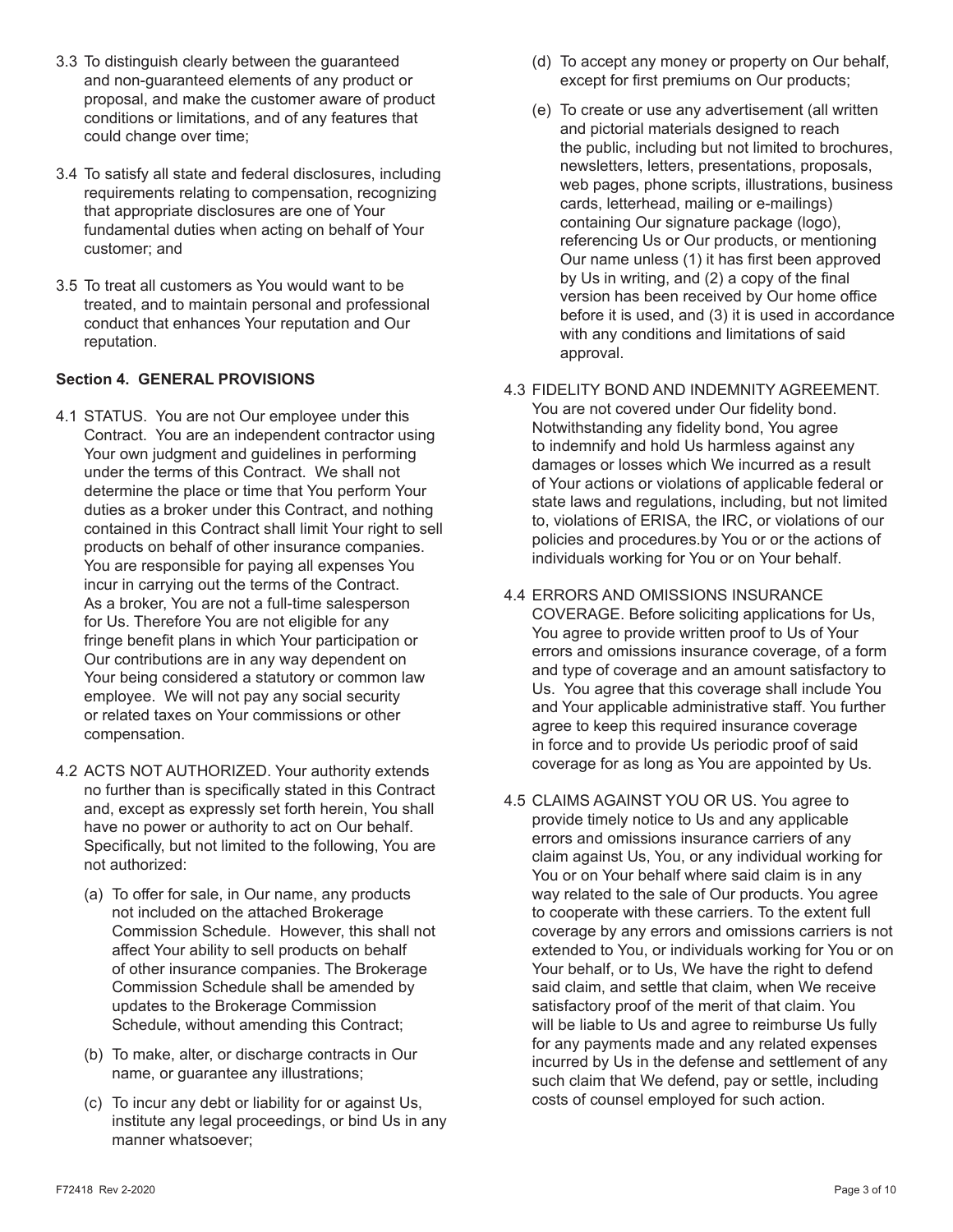- 4.6 TERMINATION. This Contract can be terminated either without cause or with cause.
	- (a) Without Cause. Your Contract can be terminated, without cause and without a reason being given, at any time by You or Us. The party who wants to terminate this Contract without cause must give 15 days' written notice to the other party to the Contract. This Contract will terminate as of 11:59 p.m. on the 15th day following the date on which the notice was given. Upon mutual written agreement of the parties, the 15 day notice period may be waived.
	- (b) With Cause. Your Contract can be terminated for cause at any time by Us, in Our sole discretion. We must state the cause in writing to You. This Contract will terminate as soon as the written notice is given. Reasons may include, but are not limited to, Providing Us or encouraging an applicant to provide us with information in the application that You know is false, Your failure: to maintain a necessary license; to comply with any federal or state laws or regulations; to comply with Our rules or procedures; to make suitable arrangements to repay a debt payable to Us, or to comply with a term of this Contract.
	- (c) Forfeiture. Except as otherwise provided by law, if (1) Your Contract is terminated for cause; and (2) You also do (or You cause or allow any individuals working for You or on Your behalf to do) any of the conduct listed below (the "Prohibited Acts"), We, at Our option, may declare this Contract null and void, and all Your rights, benefits, and compensation from Us (according to Section 2.1 COMMISSIONS) shall be forfeited:
		- (1) Withhold or misappropriate any funds, documents, or property belonging to an owner of one of Our products, or to a person whose application for a product has not been accepted by Us;
		- (2) Knowingly provide false information on the applicant's application;
		- (3) Provide false information in Your application to contract with Us;
		- (4) Induce any owner of one of Our products to lapse or surrender the product or replace it with another company's product without Our consent, whether or not applicable replacement laws or regulations have been followed;
		- (5) Induce or attempt to induce one of Our agents to leave Us; or
- (6) Violate any state or federal law, rules or regulation applicable to the sale of Our products. You agree to return compensation You received for cases where clauses (1) or (2) above are violated and we have terminated Your contract for cause.
- (d) Nothing herein shall affect Our right to assert any other claim, either in law or in equity, We may have or acquire against You.
- (e) Termination of this Contract shall not affect Your obligation to repay any debt to Us or to account for and return all funds, products, training or sales material, and Our other property to Our satisfaction.
- 4.7 ASSIGNMENT. We are relying on Your specific abilities in the performance of the obligations and duties under this Contract. Therefore, neither this Contract nor any of the rights, obligations or duties under this Contract may be assigned by You without Our prior written approval, which approval may be withheld in Our sole discretion.
- 4.8 WAIVER. The failure of either party to exercise any right or enforce any provision of this Contract shall not be construed as a waiver of that party's right to subsequently exercise that right or enforce that provision.
- 4.9 AMENDMENT OF CONTRACT. We reserve the right to amend any part of this Contract upon notice to You. Any amendment will be effective thirty days from the communication of such amendment, or earlier by mutual written agreement, but no such amendment shall affect compensation payable on products previously put in force, except by mutual written agreement. Neither this Contract nor any amendment to it shall bind Us unless signed by Our officer. We reserve the unilateral right to change or revise any part of the Brokerage Commission Schedule at any time. The commission calculations stated in any Brokerage Commission Schedule, however, shall continue to apply until We communicate changes to You or post them on Our website accessible to You. Brokerage Commission Schedules shall be exempt from the officer signature and notice requirements.
- 4.10 GOVERNING LAW. This Contract is governed by the laws of the State of Minnesota. Any litigation arising between the parties with respect to this Contract shall be conducted in Ramsey County, Minnesota.
- 4.11 ANTI-MONEY LAUNDERING. You shall comply with Our anti-money laundering policy, and, if requested, You shall assist in satisfying Our obligations under Our anti-money laundering policy.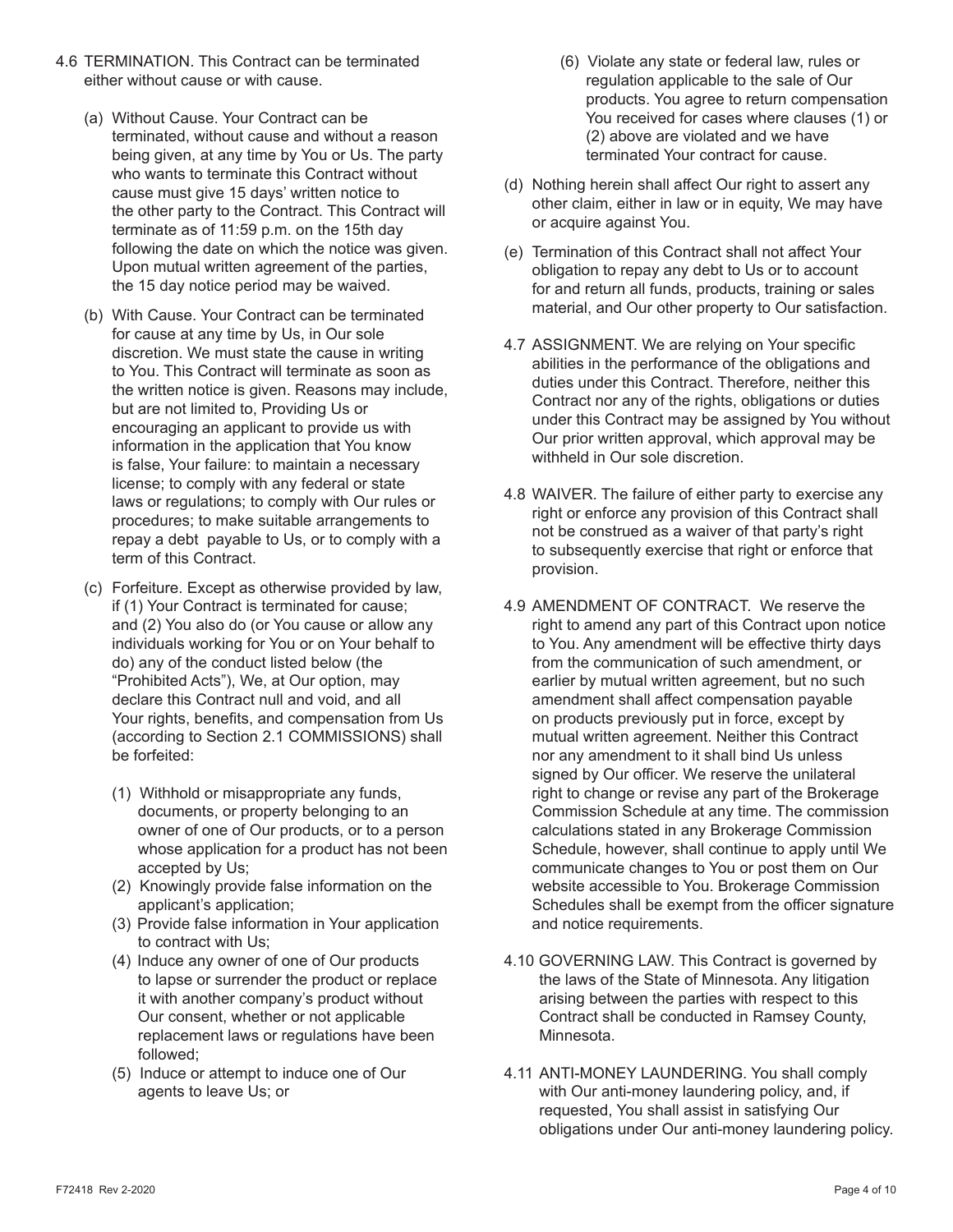- 4.12 JURISDICTION. We may make such changes and decisions as We deem advisable in the conduct of Our business, including but not limited to discontinuance of any policy form or withdrawal of product sales from any jurisdiction, and We shall incur no liability to You by reason of doing so.
- 4.13 EXHIBITS & SCHEDULES. The Exhibits and the Schedules to this Contract that are specifically referred to herein are a part of this Contract as if fully set forth herein. All references herein to Articles, Sections, subsections, paragraphs, subparagraphs, clauses, Exhibits and Schedules shall be deemed references to such parts of this Contract, unless the context shall otherwise require. Any fact or item disclosed on any Schedule to this Contract shall be deemed disclosed on all other Schedules to this Contract to which such fact or item may apply.
- 4.14 SURVIVAL. The provisions of Sections 2.2, 2.3, 4.6, 4.14, 5, 6, and 7 shall survive a termination of this Contract.

### **Section 5. MAINTAINING CONFIDENTIALITY OF PERSONAL INFORMATION**

All capitalized terms used in this section and not otherwise defined shall have the meanings set forth in regulations issued pursuant to Section 504 of the Gramm-Leach-Bliley Act (15 U.S.C. 6801 et.seq). In connection with Your performance under this Contract, You may have access to Nonpublic Personal Information concerning Our customers (Customer Information). With respect to Customer Information You agree as follows:

- 5.1 Nonpublic Personal Information that You acquire in connection with Your performance under this Contract is and remains Our property.
- 5.2 You are not authorized to use or disclose Customer Information for any purpose other than to fulfill Your obligations under this Contract. However, You may disclose Customer Information (a) to employees of Minnesota Life, (b) to Your employees, subcontractors and agents who have a business need for access, (c) as authorized by Us in writing, and (d) as required by law or court order. You will notify Us promptly upon becoming aware of any such court order, and will cooperate with Us in contesting such order.
- 5.3 You shall store Customer Information in a secure manner and shall use the same degree of care to prevent unauthorized and improper disclosure, as You use in protecting Your own confidential information.
- 5.4 You agree and represent that You have implemented appropriate measures designed to:
	- (a) Ensure the security and confidentiality of Customer Information;
	- (b) Protect against any anticipated threats or hazards to the security or integrity of the information; and
	- (c) Protect against unauthorized access to or use of the information that could result in substantial harm or inconvenience to any Minnesota Life customer.
- 5.5 You agree to promptly notify Us if You, (a) receive any type of complaint or notice concerning violation of privacy rights, or (b) becomes aware of any unauthorized disclosure, acquisition or use of Customer Information. You shall cooperate with Us in investigating and responding to such incidents.
- 5.6 You agree to indemnify us for any and all claims, fines, damages and costs, including attorneys' fees, which may be incurred or assessed against Us as a result of breach of Your obligation of confidentiality.
- 5.7 Your obligation to maintain the security and confidentiality of Our Customer Information and to comply with the provisions of the Gramm-Leach-Bliley Act shall survive termination of Your relationship with Minnesota Life.
- 5.8 We shall have the right to audit You for compliance with the provisions of this Section.

# **Section 6. MASSACHUSETTS DATA SECURITY LAW**

In connection with Your performance under this Contract, You may have access to Personal Information as that term is defined in Massachusetts Regulation 201 CMR 17.02. As required by 201 CMR 17:00: Standards for the Protection of Personal Information of Residents of the Commonwealth, You shall implement and maintain appropriate security measures for Personal Information.

## **Section 7. HIPAA BUSINESS ASSOCIATE AGREEMENT**

In connection with Your performance under this Contract, You are or may be deemed to be our Business Associate. Business Associates, on behalf of Covered Entity, perform or assist in the performance of functions and activities that may involve the use and disclosure of Protected Health Information as defined in the Health Insurance Portability and Accountability Act of 1996 ("HIPAA"), Parts 160 and 164 ("Privacy Regulations"). This Agreement shall be effective with respect to the use of information which is protected health information within the meaning of the Health Insurance Portability and Accountability Act and its implementing regulations at 45 C.F.R. parts 160 and 164 (the "Federal Health Privacy Rules").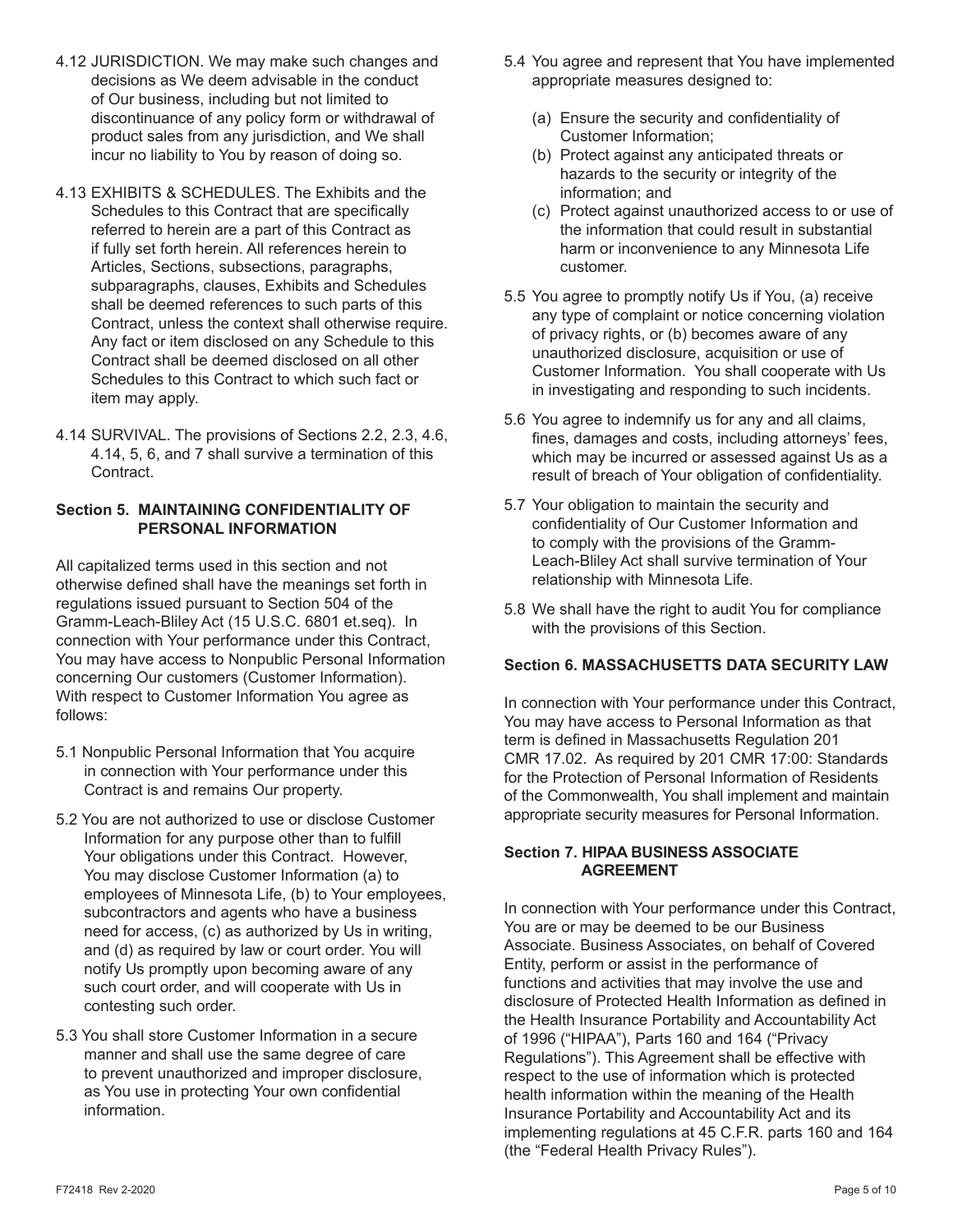- 7.1 Definitions as applied to this Section (Any prospective amendment to the laws referenced in this definitional section prospectively amend this agreement to incorporate said changes by Congressional act or by regulation of the Secretary of HHS.)
	- (a) Breach. "Breach" has the same meaning as this term has in §13400 of the HITECH Act.
	- (b) Business Associate. "Business Associate" shall mean You.
	- (c) Covered Entity. "Covered Entity" shall mean Minnesota Life Insurance Company.
	- (d) Designated Record Set. "Designated Record Set" has the same meaning as this term has in 45 CFR §164.501.
	- (e) Electronic Protected Health Information. "Electronic Protected Health Information" means Protected Health Information that is maintained in or transmitted by electronic media.
	- (f) Electronic Health Record. "Electronic Health Record" shall have the meaning given to such term in the HITECH Act.
	- (g) Individual. "Individual" has the same meaning as this term has in 45 CFR §164.501.
	- (h) Privacy Rule. "Privacy Rule" shall mean the Standards for Privacy of Individually Identifiable Health Information at 45 CFR Part 160 and Part 164, Subparts A and E, as amended by the HITECH Act.
	- (i) Protected Health Information. "Protected Health Information" (or "PHI") has the same meaning as this term has in 45 CFR §160.103 (as amended by the HITECH Act), limited to the information created or received by Business Associate from or on behalf of Covered Entity. Protected Health Information includes Electronic Protected Health Information.
	- (j) Required By Law. "Required By Law" has the same meaning as this term has in 45 CFR §164.501.
	- (k) Secretary. "Secretary" shall mean the Secretary of the U.S. Department of Health and Human Services or his designate.
	- (l) Security Rule. "Security Rule" means the Security Standards for Protection of Personal Health Information promulgated by the Secretary in Title 45 C.F.R.
	- (m) Unsecured Protected Health Information. "Unsecured Protected Health Information" shall mean Protected Health Information (PHI) that is not secured through the use of a technology or methodology specified by the Secretary in regulations or as otherwise defined in the §13402(h) of the HITECH Act.
- 7.2 Obligations of Business Associate
	- (a) Permitted Uses and Disclosures. Business Associate agrees not to use or disclose PHI except for the performance of the Business Associate's obligations under the Agreement pursuant to which Business Associate performs services for Covered Entity.
	- (b) Minimum Necessary. Business Associate (and its agents or subcontractors) shall request, use and disclose only the minimum amount of PHI necessary to accomplish the purpose of the request, use or disclosure.
	- (c) Specific Use or Disclosure. Business Associate may use or disclose PHI to perform functions, activities, or services for, or on behalf of, Covered Entity and as permitted or required by this Agreement or the Privacy Regulations.

 Business Associate may use or disclose PHI for the proper management and administration of its business or to carry out its legal responsibilities.

 Business Associate may disclose PHI for the proper management and administration of its business, if (i.) the disclosures are Required by Law, or (ii.) Business Associate obtains reasonable assurances from the person to whom the information is disclosed that the information will be held confidentially and will be used or further disclosed only as required by law or for the purpose for which it was disclosed to such person, and the person will notify the Business Associate of any instances of which the person is aware in which the confidentiality of the information has been breached.

 Business Associate may use PHI to provide Data Aggregation services to Covered Entity.

- (d) Prohibited Uses and Disclosures. Business Associate shall not use or disclose PHI in any manner that would constitute a violation of the Privacy Rule or the HITECH Act if so used or disclosed by Covered Entity.
- (e) Appropriate Safeguards. Business Associate shall implement appropriate safeguards as necessary to prevent the use or disclosure of PHI otherwise than as permitted by the Agreement pursuant to which Business Associate performs services for Covered Entity or under this Business Associate Agreement, including but not limited to, administrative, physical, and technical safeguards that reasonably and appropriately protect the confidentiality, integrity and availability of the PHI, in accordance with 45 C.F.R. Sections 164.308, 164.310, and 164.312. Business Associate shall comply with the policies and procedures and documentation requirements of the HIPAA Security Rule, including but not limited to, 45 C.F.R. Section 164.316.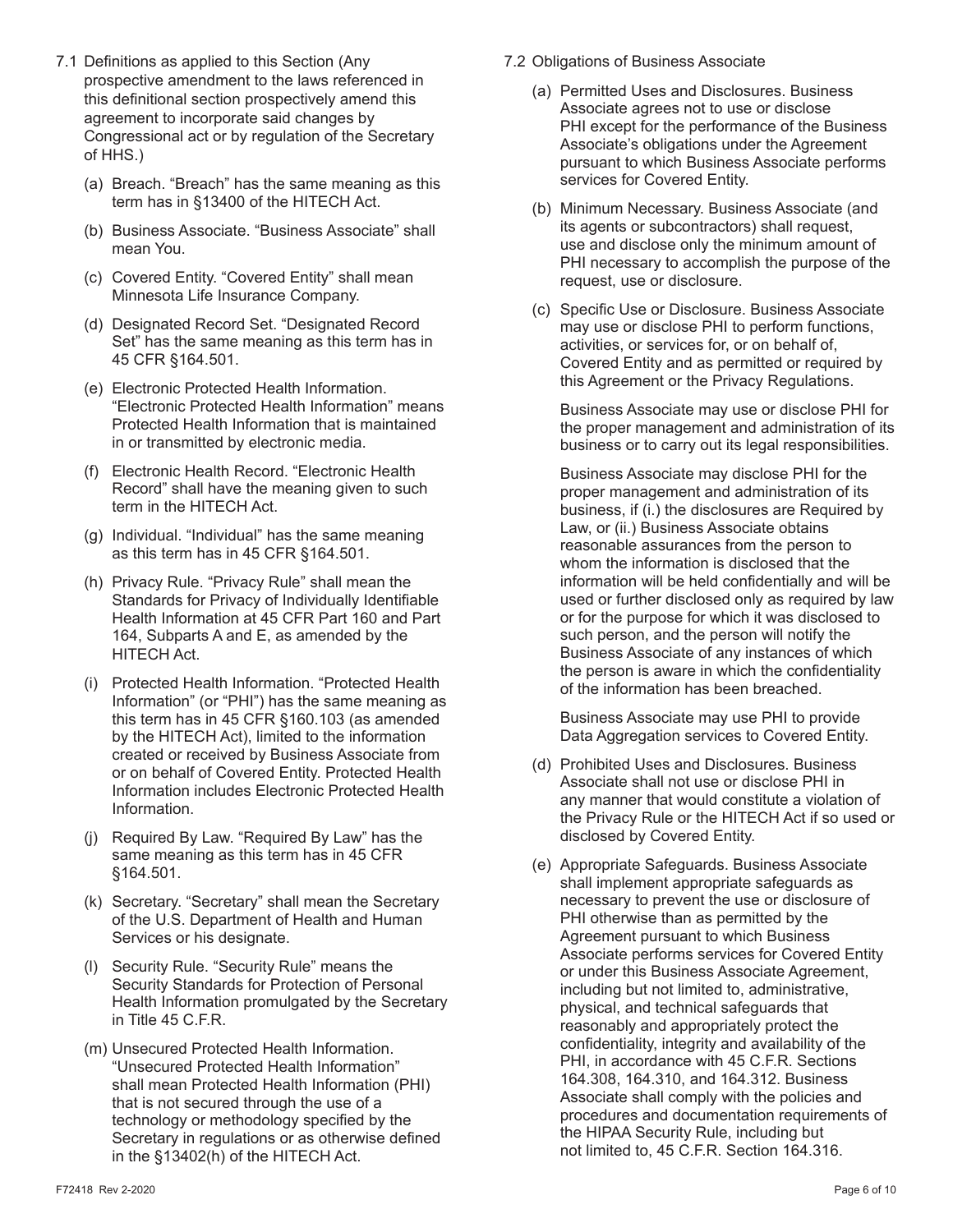- (f) Reporting Improper Access, Use or Disclosure. Business Associate shall report to Covered Entity in writing any access, use or disclosure of PHI not permitted by the Agreement pursuant to which Business Associate performs services for Covered Entity, or this Business Associate Agreement, and any Breach of Unsecured PHI of which it becomes aware without unreasonable delay and in no case later than 10 calendar days after discovery.
- (g) Mitigation. Business Associate agrees to mitigate, to the extent practicable, any harmful effect that is known to Business Associate of a use or disclosure of PHI held by Business Associate in violation of the requirements of this Agreement.
- (h) Business Associate's Agents. Business Associate agrees to ensure that any agent, including a subcontractor, to whom it provides PHI received from, or created or received by Business Associate on behalf of Covered Entity agrees to the same restrictions and conditions that apply through this Agreement to Business Associate with respect to PHI.
- (i) Access to PHI. Business Associate agrees, at the request of Covered Entity, to provide Covered Entity (or a designate of Covered Entity) access to PHI in a Designated Record Set in prompt commercially reasonable manner in order to meet the requirements under 45 CFR §164.524.
- (j) Amendment of PHI. Business Associate agrees to make any amendment(s) to PHI in a Designated Record Set that the Covered Entity directs or agrees to pursuant to 45 CFR §164.526 at the request of Covered Entity or an Individual, in a prompt and commercially reasonable manner.
- (k) Accounting Rights. Business Associate agrees to document such disclosures of PHI and information related to such disclosures as would be required for Covered Entity to respond to a request by an Individual for an accounting of disclosures of PHI in accordance with 45 CFR §164.528. Business Associate agrees to provide to Covered Entity or an Individual, in a prompt commercially reasonable manner, information collected in accordance with this Agreement, to permit Covered Entity to respond to a request by an Individual for an accounting of disclosures of PHI in accordance with 45 CFR §164.528.
- (l) Compliance with HITECH Standards. Notwithstanding any other provision in this Agreement to the contrary, Business Associate shall, pursuant to the HITECH Act, comply with all applicable requirements of the Privacy Rule and applicable requirements of the Security Rule.
- (m) Governmental Access to Records. Business Associate agrees to make internal practices, books, and records, including policies and procedures and PHI, relating to the use and disclosure of PHI received from, or created or received by Business Associate on behalf of, Covered Entity available to the Covered Entity, or to the Secretary (including official representatives of the Secretary), in a prompt commercially reasonable manner for purposes of determining Covered Entity's compliance with the Privacy Rule.
- (n) Data Ownership. Business Associate acknowledges that Business Associate has no ownership rights with respect to PHI.
- (o) Notification of Breach. During the term of the Contract, Business Associate shall notify Covered Entity within 10 days of any suspected or actual breach of security, intrusion, or unauthorized use or disclosure of PHI of which Business Associate becomes aware.
- (p) Audit and Inspection. Business Associate shall, upon request with reasonable notice, provide Covered Entity access to its premises for a review and demonstration of its internal practices and procedures relating to the use or disclosure of PHI and for safeguarding PHI.
- 7.3 Upon Covered Entity's knowledge of a material breach by Business Associate, Covered Entity may: (i) Provide an opportunity for Business Associate to cure the breach or end the violation and terminate this Agreement if Business Associate does not cure the breach within the time specified by Covered Entity; (ii) immediately terminate this Agreement; or (iii) Covered Entity shall report the violation to the Secretary.
- 7.4 Except as provided below, upon termination of this Contract, for any reason, Business Associate shall return or destroy all PHI received from Covered Entity, or created or received by Business Associate on behalf of Covered Entity. This provision shall apply to PHI that is in the possession of subcontractors or agents of Business Associate. Business Associate shall retain no copies of the PHI.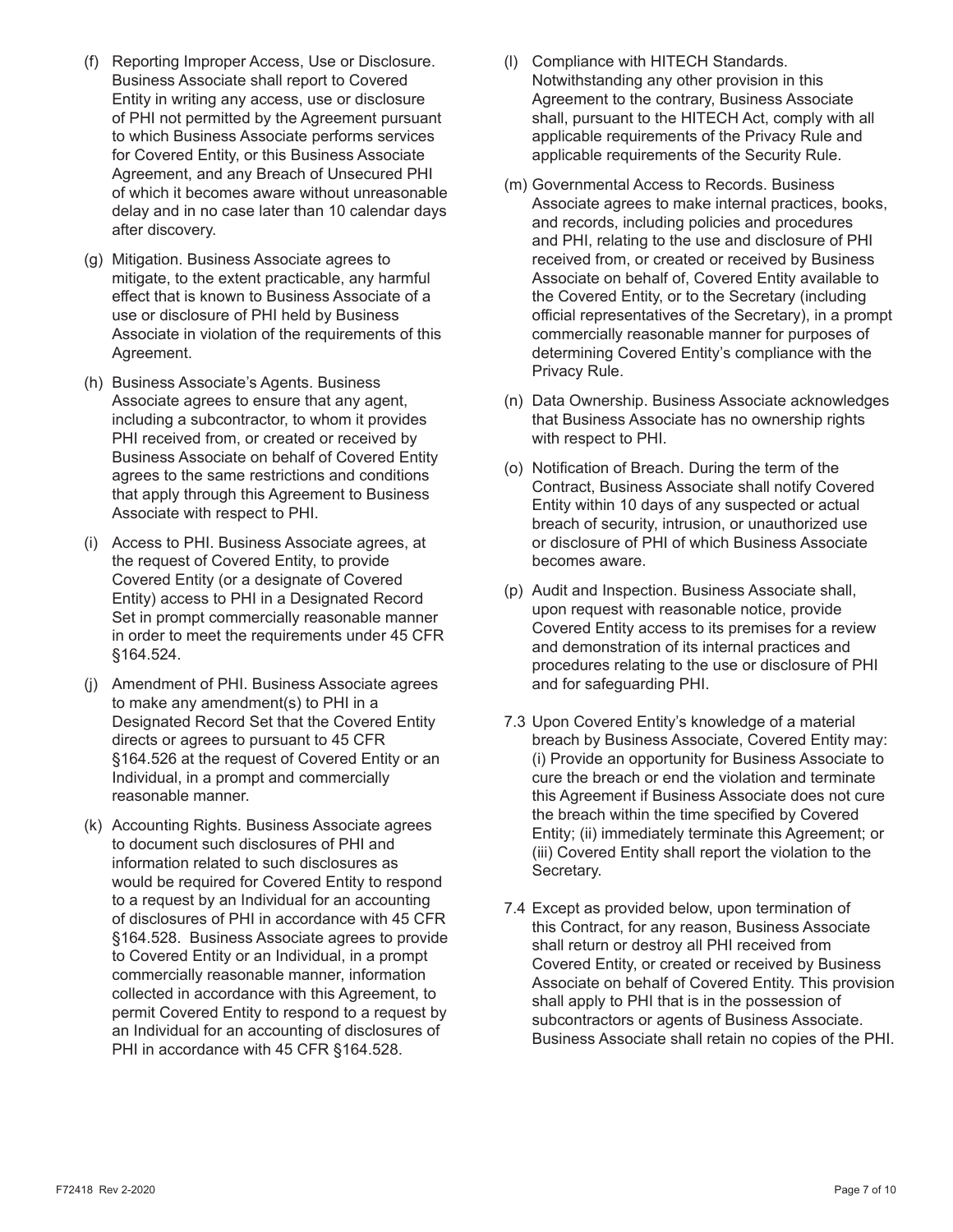In the event that Business Associate determines that returning or destroying the PHI is infeasible, Business Associate shall provide to Covered Entity notification of the conditions that make return or destruction infeasible. Upon notification to Covered Entity that return or destruction of PHI is infeasible, Business Associate shall extend the protections of this Agreement to such PHI and limit further uses and disclosures of such PHI to those purposes that make the return or destruction infeasible, for so long as Business Associate maintains such PHI.

7.5 If state law applicable to the relationship between Business Associate and Covered Entity contains additional or more stringent requirements than federal law for Business Associates regarding any aspect of PHI privacy, then Business Associate agrees to comply with the higher standard contained in applicable state law.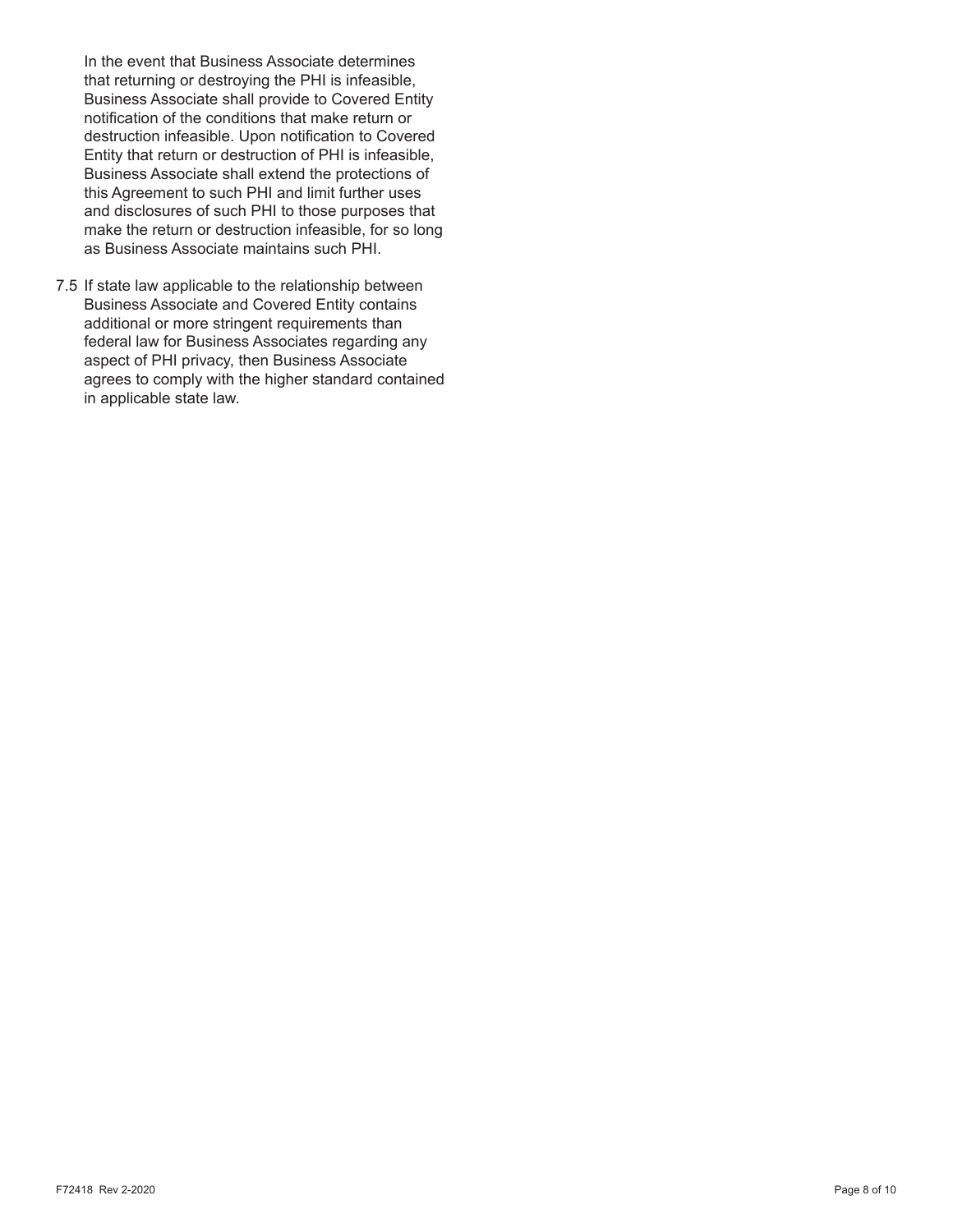You and We must sign two copies of the contract before it goes into effect.

#### **Broker**

Your appointment as a Broker and the terms of this Contract are accepted by You.

| Name (please print) |      |
|---------------------|------|
| Signature           | Date |
| X                   |      |

## **Minnesota Life Insurance Company**

We approve and accept Your appointment as a Broker and the terms of this Contract.

Officer signature

| $\mathbf{v}$<br>$\lambda$ |      |
|---------------------------|------|
| Title                     | Date |
|                           |      |